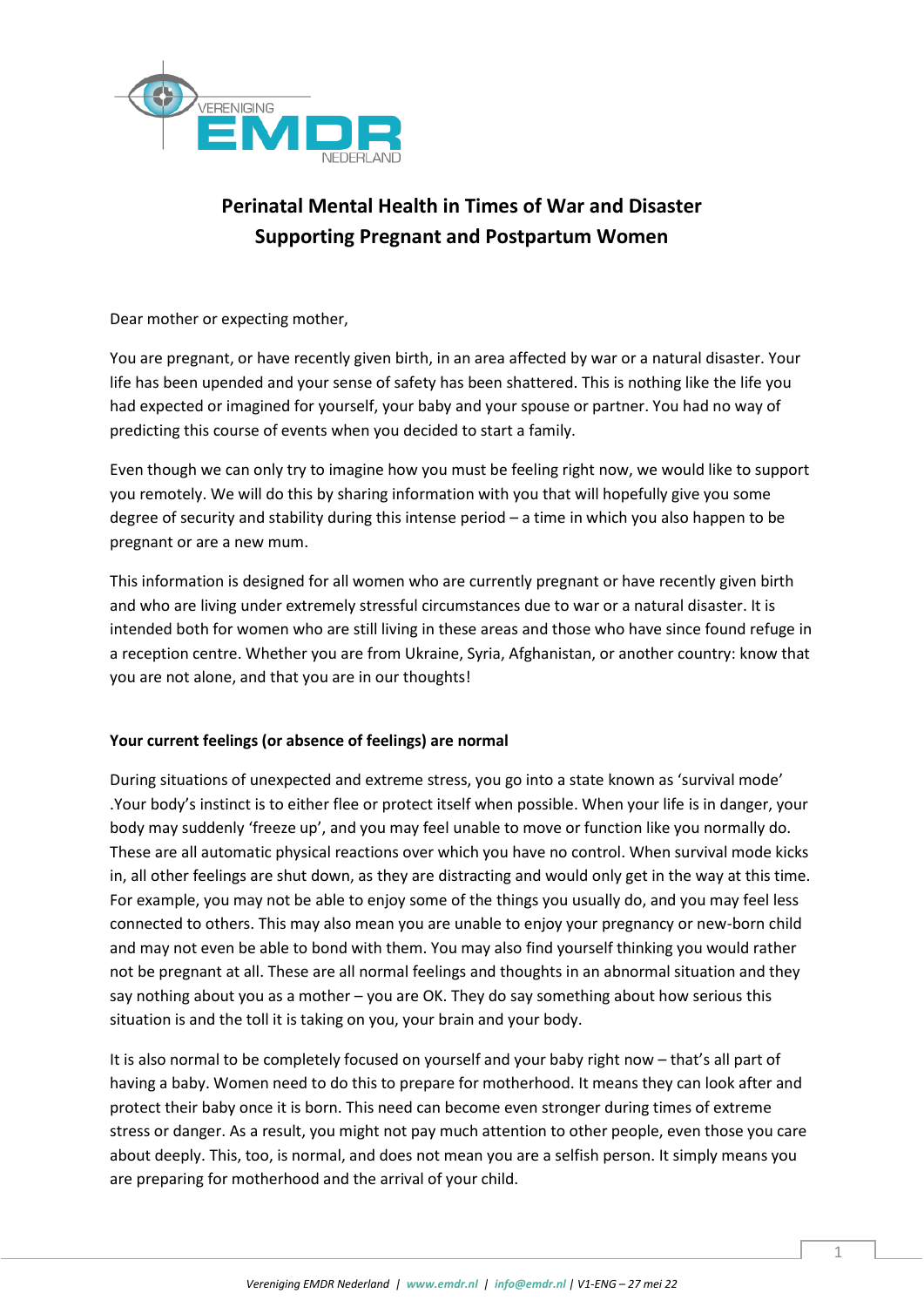

## **What can you do for your unborn child?**

Besides feeling worried about your baby's physical health, you may also be concerned about his or her mental wellbeing. We know that unborn babies experience their mother's emotions during pregnancy and may also be exposed to their mother's stress hormones. There is nothing you can do about this, and it is not your fault! While you cannot really control what is going on around you, you *can* take care of yourself and your baby by responding to the aftermath of these terrible experiences as well as you can. You can cope with the stress by adding some positive feelings to the environment of your unborn child. Try to treat yourself with love and compassion – you are experiencing something most people can't even begin to imagine. Make time for yourself to relieve everyday stress by finding someone to support you or a peaceful spot where you can relax. This will help both you and your baby. We know from research that interacting with your baby while you are pregnant will help you bond with your baby after you give birth. It will also be easier for you to soothe your baby if you have been able to regularly communicate with him or her during pregnancy. What we would like to tell you is that, while there is not much you can do about the war or the disaster you experienced, you *can* focus on communicating with your baby. This will help both of you get off to the best possible start.

#### **How can you strengthen your bond with your baby during pregnancy?**

- Talk to your baby. Make contact, place your hands on your belly and tell your baby about what is going on in your life right now. Explain to your baby that you are nervous and anxious, but that this has nothing to do with him or her.
- Tell your baby that they are welcome, that you love them, and that you will do everything you can to protect them. Your baby is safe in your womb.
- Your baby can hear you from around the twenty-second week of pregnancy and will start to recognise your voice. Talk to your baby and sing songs to him or her. You can also play music for your child and then replay it for them after you have given birth. They will recognise this music and will find it soothing.
- If you move your hands across your belly, you will notice that your baby will start moving too, maybe even move towards you.
- Try to get you and your baby into a peaceful state of mind. Images are very powerful, so close your eyes and think of a memory that makes you feel calm and happy. If these images evoke unpleasant memories for you as well, use your imagination to create a fantasy scene in your mind. For example, you can visualize that you are lying on the world's most beautiful beach. Try to imagine the heat of the sun on your skin and the sounds and scents of the sea. Do this exercise a few times a day. Even though you are experiencing lots of stress, if you get
- yourself into this peaceful state regularly, you will also help your baby to relax, feel safe, and let go of everyday stresses.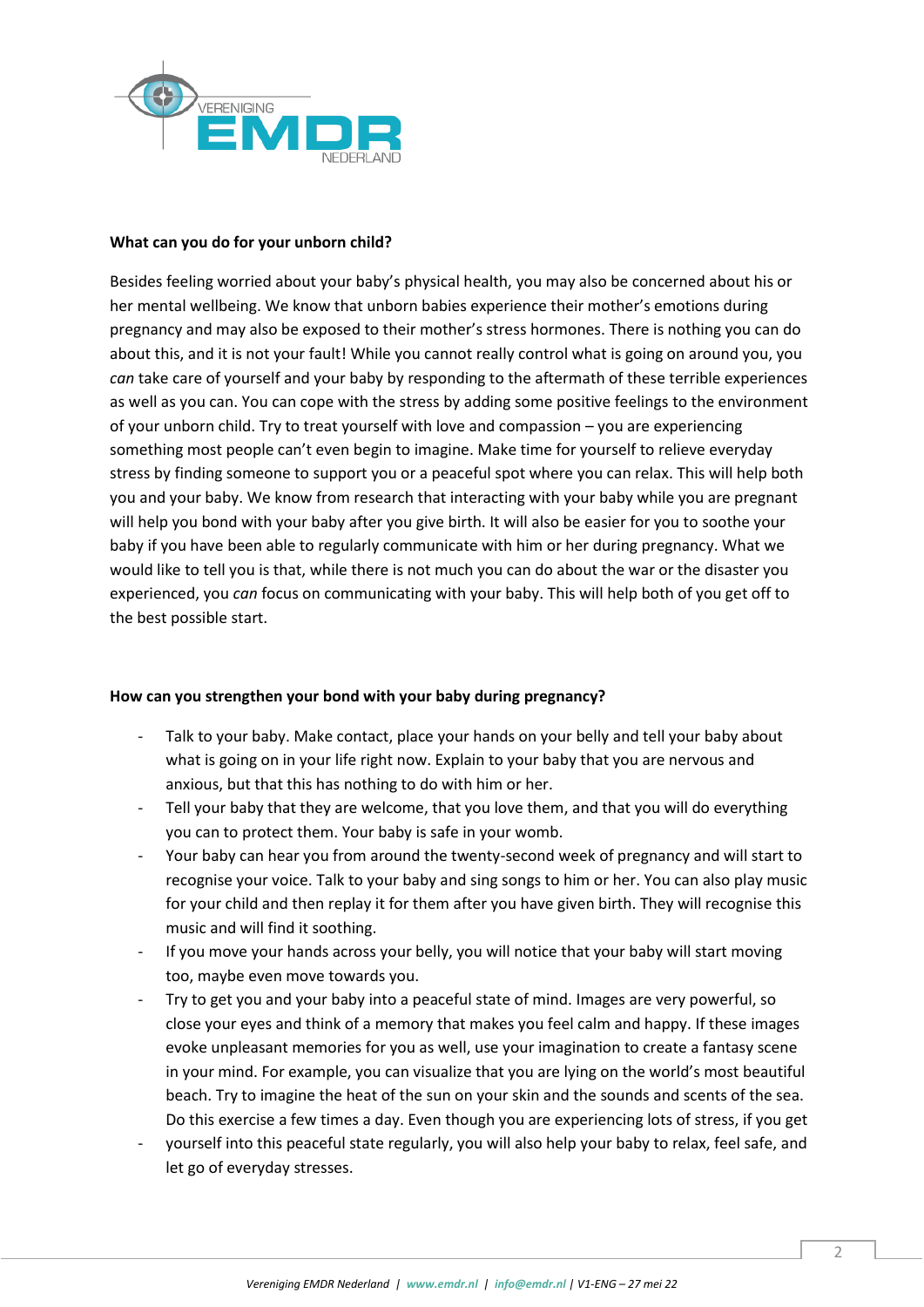

- You can give your baby an affectionate nickname. This may make it easier for you to picture them as a real little person with their own needs and feelings.
- If you are a person of faith, you can picture a religious figure like God, Buddha, Allah, a spiritual leader, or whoever else might be important to you. Try to imagine that this figure or person is protecting you, holding you or is speaking words of encouragement to you.

## **How can you strengthen your bond with your baby after giving birth?**

- Hold your baby close to you. It is important for your baby to feel your skin, smell your scent, and hear your voice and heartbeat.
- Talk to your baby and explain to them what is going on and why mummy is tense or anxious. Make it clear that this has nothing to do with them.
- Sing songs for your baby or play soft music and rock your baby to the rhythm.
- Carry your baby around with you in a baby carrier (that is, close to your body). Newborns like the movement of walking, as this is similar to what they experienced in the womb, where they were also constantly rocked back and forth.
- Breastfeeding is healthy for your baby, even in highly stressful situations. It involves lots of skin-on-skin contact, which is both good for your baby's development and has all kinds of health benefits for him or her. Also, breast milk is always available and safe. As a new mum, it can also be comforting to feel that you can at least do something during this time of powerlessness. Breastfeeding can also be a very good and effective way to comfort and soothe your baby.
- Most new mothers find that breastfeeding makes them tired. This is because milk production saps a lot of your body's energy. Breastfeeding can take its toll on the body and may sometimes even be painful. For example, if you are suffering from breast inflammation or if your baby does not latch on properly. In stressful and dangerous situations, you may experience difficulty producing breast milk or breastfeeding your child. If this is the case, be gentle with yourself. Your baby will also grow if you give them formula, and they will be nurtured by the care and attention you give them during feedings.

## **What can you do to help yourself?**

People tend to feel best when they have a sense of control over themselves and the world around them. Structure and predictability (developing daily routines) can contribute to that sense of control. Everything around you has changed now. You may even spend the next few days hiding inside a bomb shelter. Or you may find yourself in a large reception centre for refugees surrounded by people you don't know. See if you can find a way to build routines into your day. For example, you could take naps at the same time every day, go for short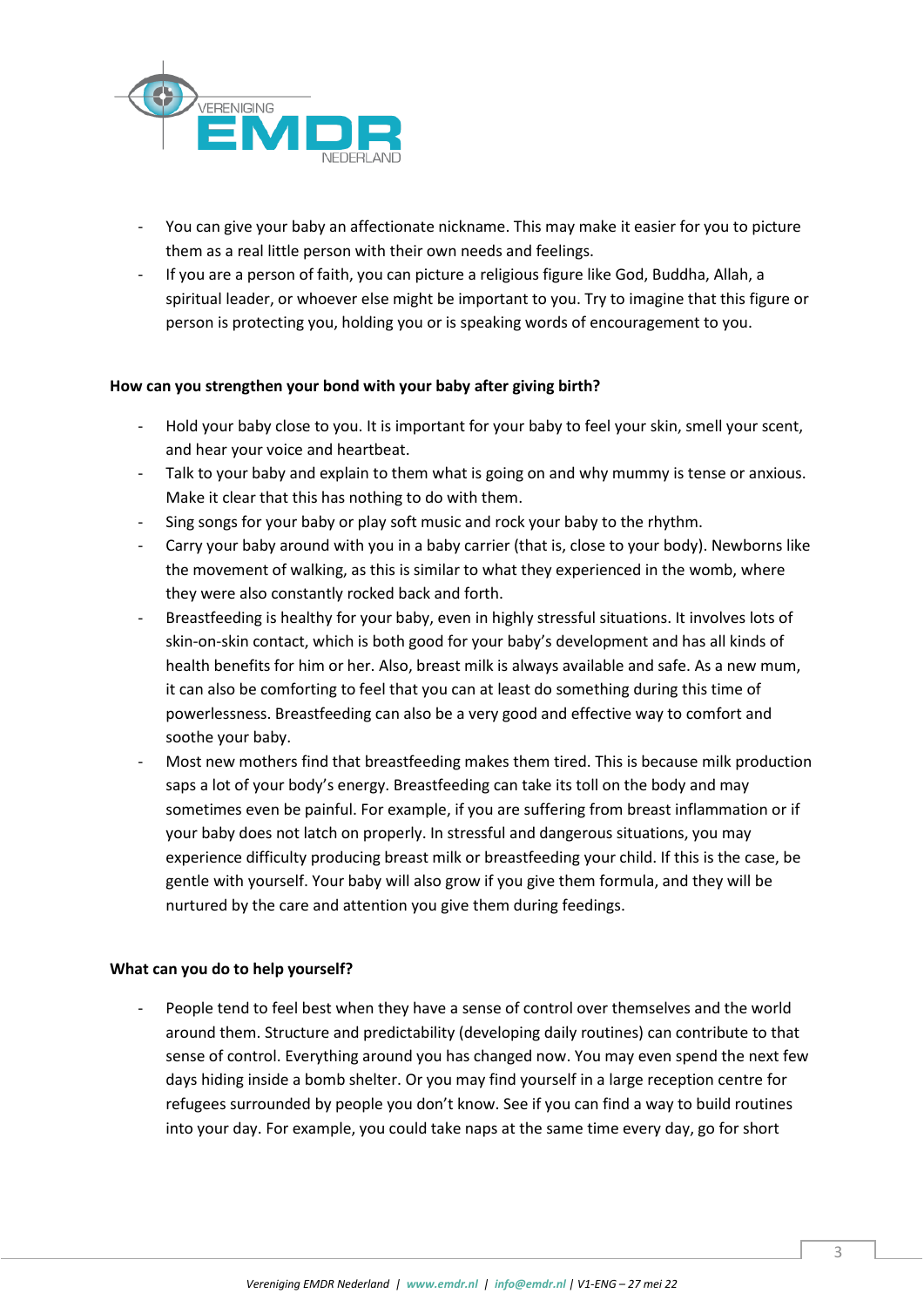

- walks every two hours, chat with someone over a cup of tea, and eat your meals at regular times, if possible. Think of some daily rituals to help you power through your day.
- Be kind to yourself. You find yourself in extreme circumstances. Tell yourself you are doing well: that all your thoughts and feelings are OK and that you are a good mother. It is good to repeat this to yourself as often as possible.
- Physical contact with another person boosts levels of oxytocin (nicknamed the 'love hormone' or 'cuddle hormone'). If there is no one else around to hug, you can wrap your arms around yourself, caress yourself, and slowly rock yourself back and forth. This will also boost oxytocin production. Oxytocin is the hormone that plays an important role in the development of attachment between mothers and their babies.
- If you can, try to keep a journal in which you write down your experiences. If you find this too emotionally overwhelming, you could spend 20 minutes every day writing down whatever comes to your mind. Once you have done that, put your journal away and go do something completely different: something that requires your attention, for example playing a game on your phone or having a chat with someone.
- One thing you do have control over is your breathing. Your breathing is connected to your body's stress response system. Think of your breathing as something that is there to support you, like a railing to hold on to. Place one hand on your belly and one on your chest. Take a few deep breaths for a few seconds, and then exhale for a few seconds. Repeat this for several minutes. Focus on how you feel as you inhale the air, or as it flows into your stomach or chest, and how your breath leaves your body through your mouth, releasing all the tension built up inside your body. Say the word 'relax' each time you exhale.
- If you feel anxiety and stress because you find yourself thinking about everything that has happened recently, you can try comforting and distracting yourself a little. Try the Butterfly Hug: Wrap your arms around yourself, so that each hand touches the opposite upper arm or shoulder. Next, move your hands like the wings of a butterfly, tapping your arms and shoulders in an alternating rhythm. As you do this exercise, tell yourself: *'I am safe now; the events we've recently experienced are over.'* Of course, the actual war or the damage caused by the natural disaster are still a reality, but this is about reassuring yourself at this moment by telling yourself repeatedly: *'I am safe now; the events we've recently experienced are over.'* Stop after around 20 seconds and take a deep breath. Continue to tap your shoulders while repeating this soothing sentence and continue until you feel calm enough.
- Reassure yourself if you are afraid that your baby is not getting the nourishment he or she needs. Everything you eat and drink – the nutrients your body stores – go to your baby first and then to you.